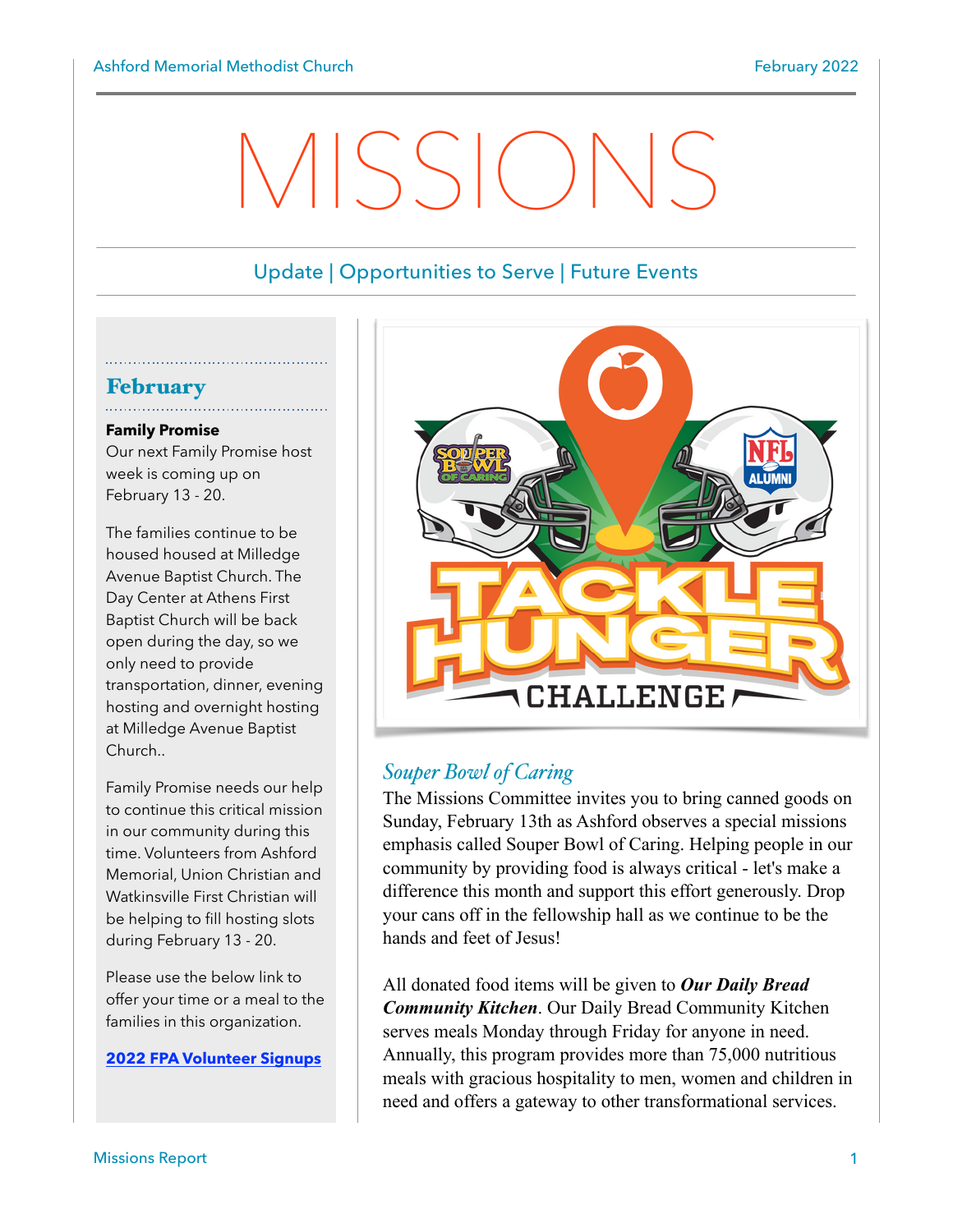#### On Going Missions

#### **Area Churches Together Serving**

Thank you to our Ashford members who continue to volunteer at ACTS on the 4th Friday of every other month.

Our next opportunity to serve is on Friday, January 28. Please see the SignUp Genius below to offer your time.

**[https://](https://www.signupgenius.com/go/10c0a4ba5af2ca6fc1-area6) [www.signupgenius.com/acts](https://www.signupgenius.com/go/10c0a4ba5af2ca6fc1-area6)**

Thank you, Ashford Memorial, for your continued generous and giving spirit!

~ Laura Beaghan Missions Coordinator **[lbeaghan@gmail.com](mailto:lbeaghan@gmail.com)** 706-372-4631

# *Red Cross Blood Drive*

Every two seconds someone in the U.S. needs blood. It is essential for surgeries, cancer treatment, chronic illnesses, and traumatic injuries. Whether a patient receives whole blood, red cells, platelets or plasma, this lifesaving care starts with one person making a generous donation.

Thank you to all who spread the word and donated blood at our Ashford Blood Drive on January 24! Our blood drive collected 18 units of blood, potentially saving 54 lives during this critical shortage of blood supply!



**MERICAN RED CROSS OOD DRIVE** 

## *Lydia's Place Blanket of Love*

Lydia's Place is hosting Blanket of Love with Worthy in God and The CG Collection. This is an event to collect new full or twin sized blankets and monetary donations on February 11th and 12th from 9am - 12pm at their office 565 Jerry Smith Dr. Unit #1 in Watkinsville.



## *ACTS*

Thank you to our Ashford volunteers who volunteered at ACTS on January 28!

The next opportunity to volunteer is March 25.

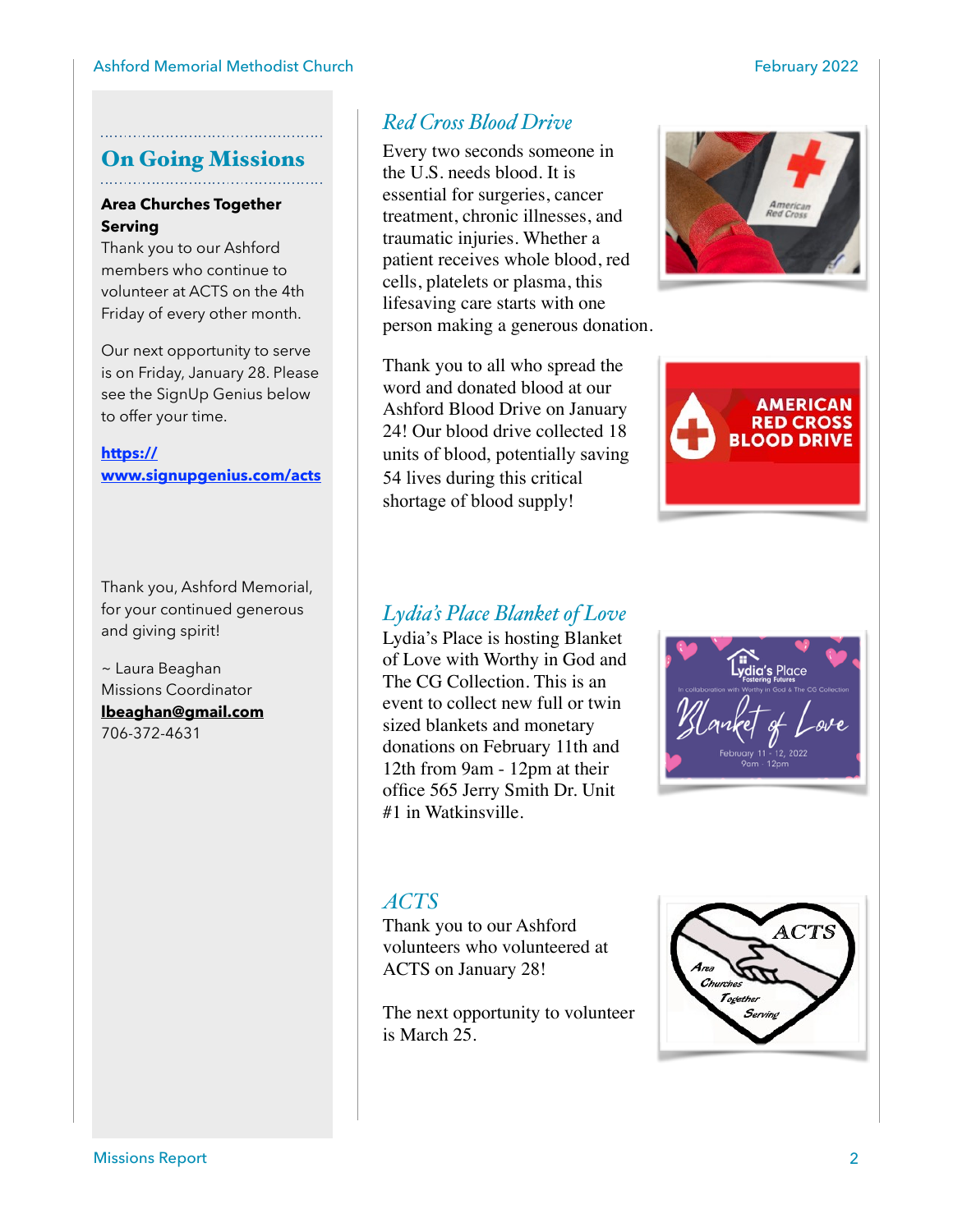

# **Helping families experiencing crisis homelessness**

The coalition of Athens area community partners and congregations provide shelter, meals, and compassionate assistance for families experiencing the crisis of homelessness. The Family Promise staff, day center, and volunteers assist these families with finding sustainable housing, job training, employment, and meeting other needs on their way to sustainable independence.

Family Promise guest families will continue to be housed at Milledge Avenue Baptist Church through June 2022. In addition, the Day Center has reopened at Athens First Baptist to offer services during the day. All hosting and volunteer opportunities will be at Milledge Avenue Baptist Church (1690 S Milledge Ave,. Athens, GA 30605) in the evening, overnight, and morning hours.

## *It is time for Ashford Memorial, along with our church partners, Union Christian and Watkinsville First Christian, to help fill the needed volunteer shifts during our host week of February 13 – 20!*

To volunteer for the needed shifts, please use the link below. Help Ashford continue to be the hands and feet of Jesus by offering some of your time during this week to either provide dinner, transportation between Milledge Avenue Baptist Church and Athens First Baptist Church, evening hosting and overnight hosting.

# **[2022 FPA Volunteer Signups](https://www.signupgenius.com/go/4090f4ca5aa29a4fe3-2022)**